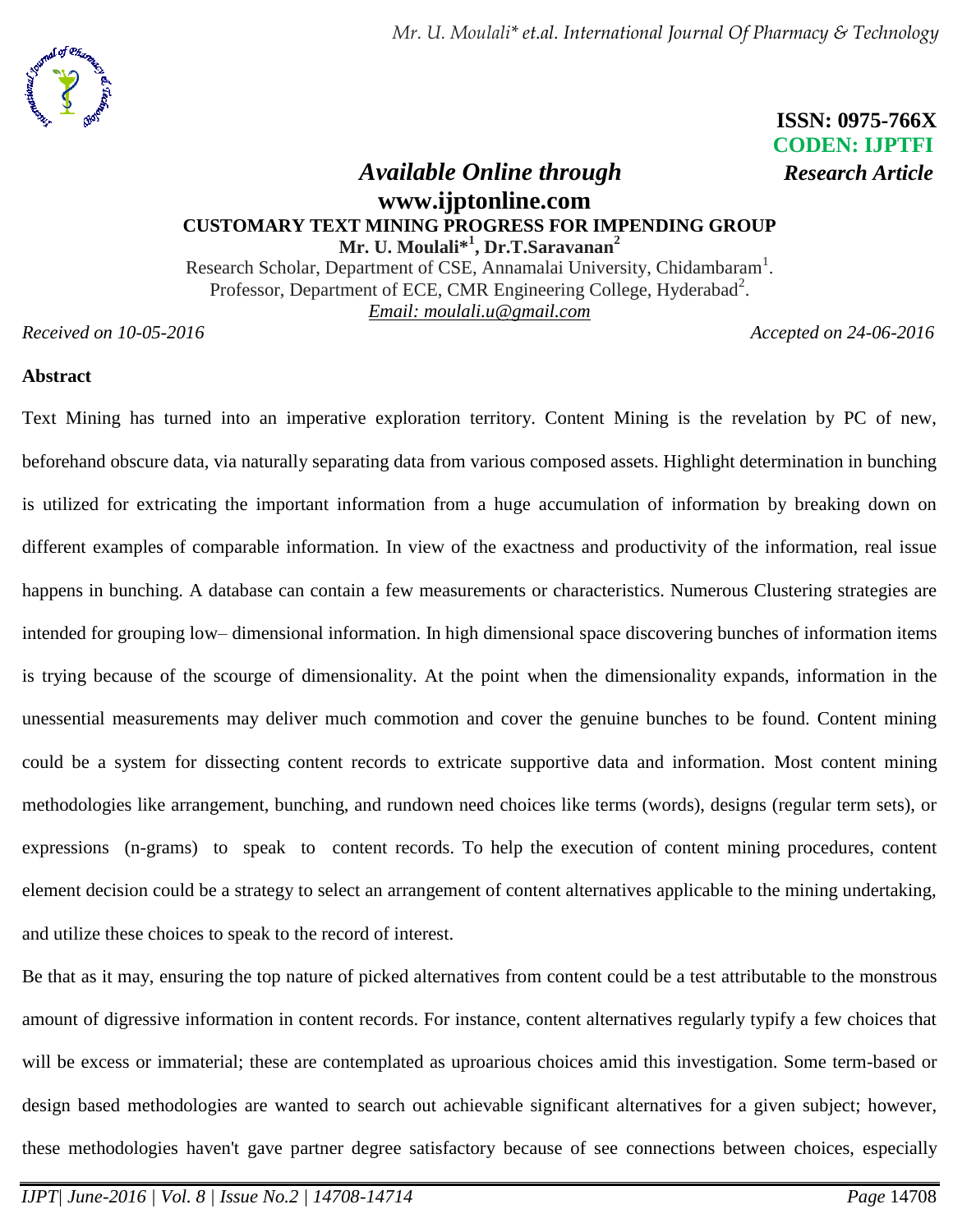amongst examples and n-grams. So they're unrealistic to search out the right arrangement of alternatives. In this examination, we tend to acquaint 2 routes in which with consider the relations between alternatives in content. The primary technique is to utilize a co-event grid to clarify the connections between examples.

We tend to moreover blessing partner degree stretched out irregular immaculate science to know the relations between ngrams or examples bolstered their parts. We then propose calculations to choose choices exploitation the broadened irregular immaculate science and methodologies. To assess the arranged calculations and techniques, we tend to utilize the picked alternatives for partner degree information separating framework. These tests are led utilizing two standard information sets: Reuters Corpus Volume one (RCV1) and Reuters 21578. Considerable examinations on every data sets are contrasted and the cutting edge systems, and in this way the consequences of the arranged approaches demonstrate a noteworthy increment inside the offer changes in execution for content component decision.

**Key Terms:** Text Mining, Data mining, clustering, IR, Knowledge discovery, sequential pattern mining, Pattern Cooccurrence Matrix

#### **I Introduction**

With the hazardous development of data sources accessible on the Web, unmistakably web crawlers return vast quantities of archives; be that as it may, these records are not as a matter of course all applicable and useful to what the clients need. It is getting to be crucial to give clients content mining instruments that can successfully examinations content information keeping in mind the end goal to address clients' issues.

Finding pertinent archives to meet the client's data needs is an essential issue in content mining and data recovery. This issue is testing since it is frequently troublesome for clients to express their needs utilizing regular dialect.

Design based strategies are a vital methodology in the field of content mining. Distinctive sorts of example can be separated, for example, consecutive examples, chart examples, and tree designs utilizing diverse calculations, for example, Apriori-like calculations, Prefix Span, and Graph Search Techniques calculations.

Successive example mining is one of the vital systems in information digging for removing valuable components over a drawn out stretch of time. A consecutive example in content is a rundown of words that seem together in a sentence, passage, or report in the same request. A consecutive example is known as a successive example if its recurrence is more noteworthy than an edge. Because of a few impediments in successive example mining, for example, repetitive and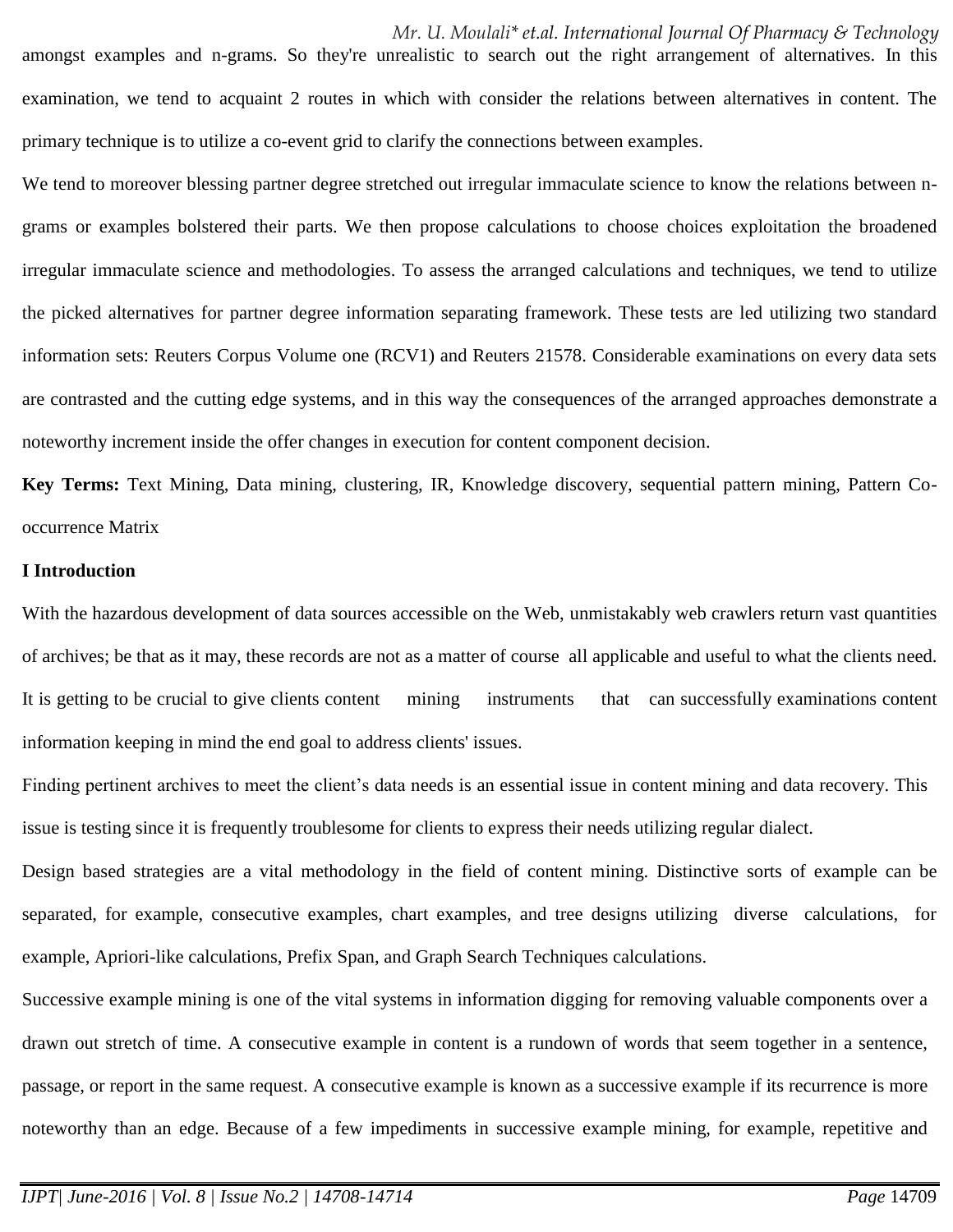superfluous examples, different procedures have been produced, for example, maximal examples, shut examples, and agent designs.

To stay away from the weaknesses of an expression based model, the example based models, for example, the Pattern Taxonomy Model, use ideas, for example, shut successive examples and pruned non-shut examples. The shut example is right now supported as one of the contrasting options to phrases, in light of the fact that these examples appreciate great measurable properties like terms, and pruned non-shut examples from the representation with an endeavor to expel loud and excess examples too. In spite of this, unessential and copied designs still happen because of the content Mining procedure forms that concentrate designs. Moreover, PTM experiences issues utilizing particular long examples. To conquer this constraint, a technique has been proposed which assesses the property of patterns by conveying all the shut successive examples into terms in view of their connections to the example scientific classifications. Tests in sending demonstrate that the technique is exceptionally powerful in utilizing shut successive examples as a part of content mining.

#### **II Problem Statement:**

In abnormal state terms, this paper addresses the issue of selecting important elements with high caliber that can be utilized as a part of separating frameworks to upgrade the frameworks execution. A survey of distributed studies in content mining demonstrates that removed components for the most part have two primary constraints: numerous extricated uproarious elements are separated, and a portion of the removed elements are of low quality. We handled these two issues by concentrating on the connections between the separated components, keeping in mind the end goal to expel immaterial elements and improve the extricated highlight quality.

#### **III Literature survey:**

This part surveys the writing concerning highlight determination in content mining. To guarantee complete scope of the pertinent writing, the writing audit has been built around three noteworthy themes. The primary area portrays the foundation of information revelation and its methodologies and examines strategies for extricating content learning utilizing content mining. From content mining, the second area of the writing clarifies the element choice thought and diverse element determination calculations as an establishment for different parts. The third area depicts how the content elements are chosen and what are the pertinent content elements, and after that presents diverse techniques for content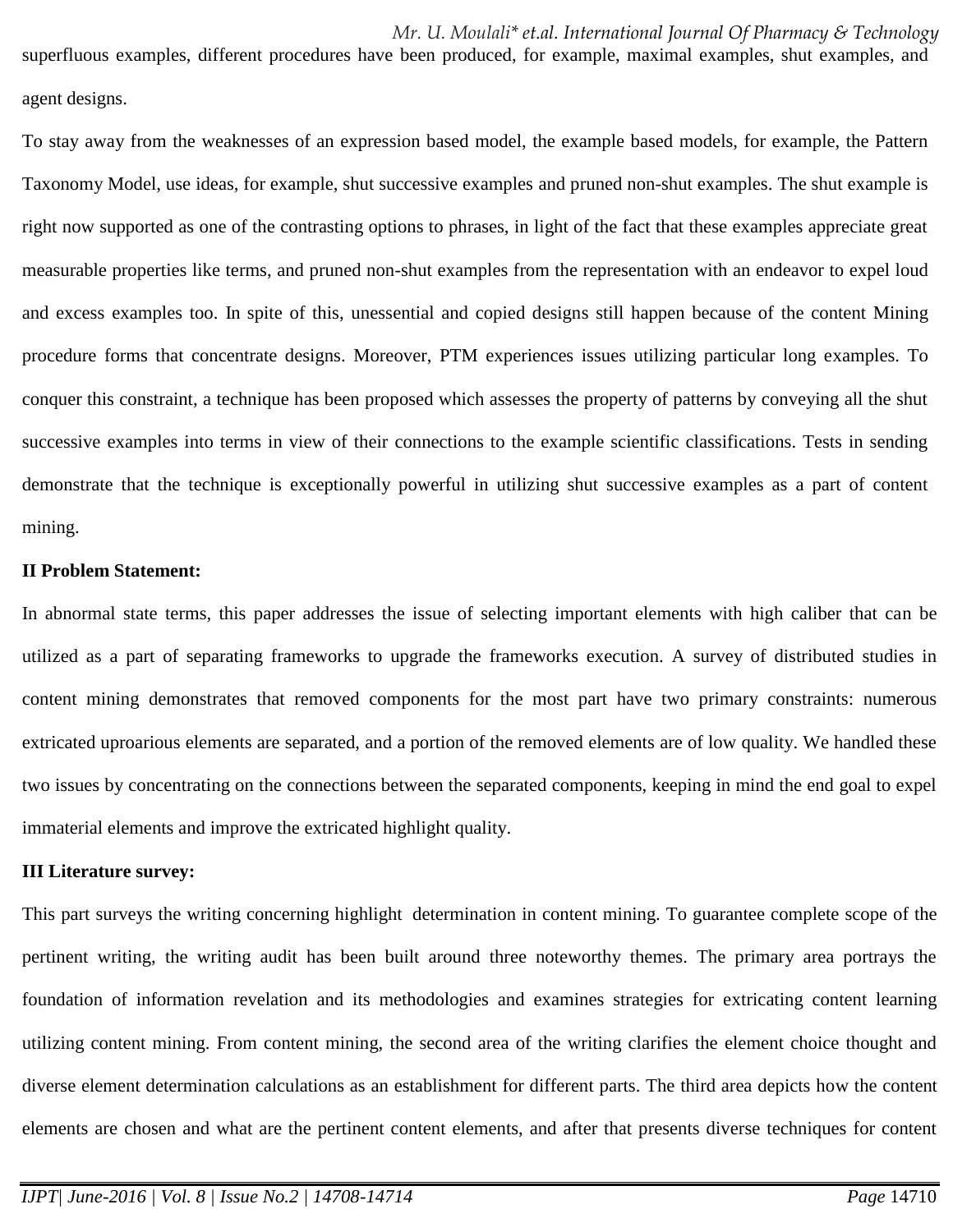*Mr. U. Moulali\* et.al. International Journal Of Pharmacy & Technology* component determination and how these strategies attempt to locate the important elements. At that point, a few applications utilized as a part of content element choice are portrayed. From the audit of scrutinizes and studies introduced all through this part, it gives the idea that there is a hole in exploration into originations, calculations and techniques connected to concentrate on the connections between extricated content elements and to evacuate superfluous elements and enhance nature of the chose ones. It is this crevice that the this study looks to fill.

**Procedure of Knowledge Discovery:** The procedure of learning disclosure is connected to databases to extricate valuable information from the information for client needs. Learning revelation comprises of various strides, and each of these strides is connected to finish particular errands utilizing diverse strategies.



Fig 1: KDD Process

# **IV Content Mining**

Text mining is a thriving new field that tries to separate important data from common dialect content. It might be described as the way toward breaking down content to concentrate data that is helpful for a particular reason. Contrasted and the sort of information put away in databases, content is unstructured, uncertain, and hard to handle. By the by, in present day society, content is the most mutual route for the formal trade of data. Content mining normally manages writings whose capacity is the correspondence of genuine data or suppositions, and the boosts for attempting to concentrate data from such content naturally is convincing—regardless of the possibility that achievement is just incomplete. Content mining, utilizing manual methods, was utilized first amid the 1980s. It rapidly got to be clear that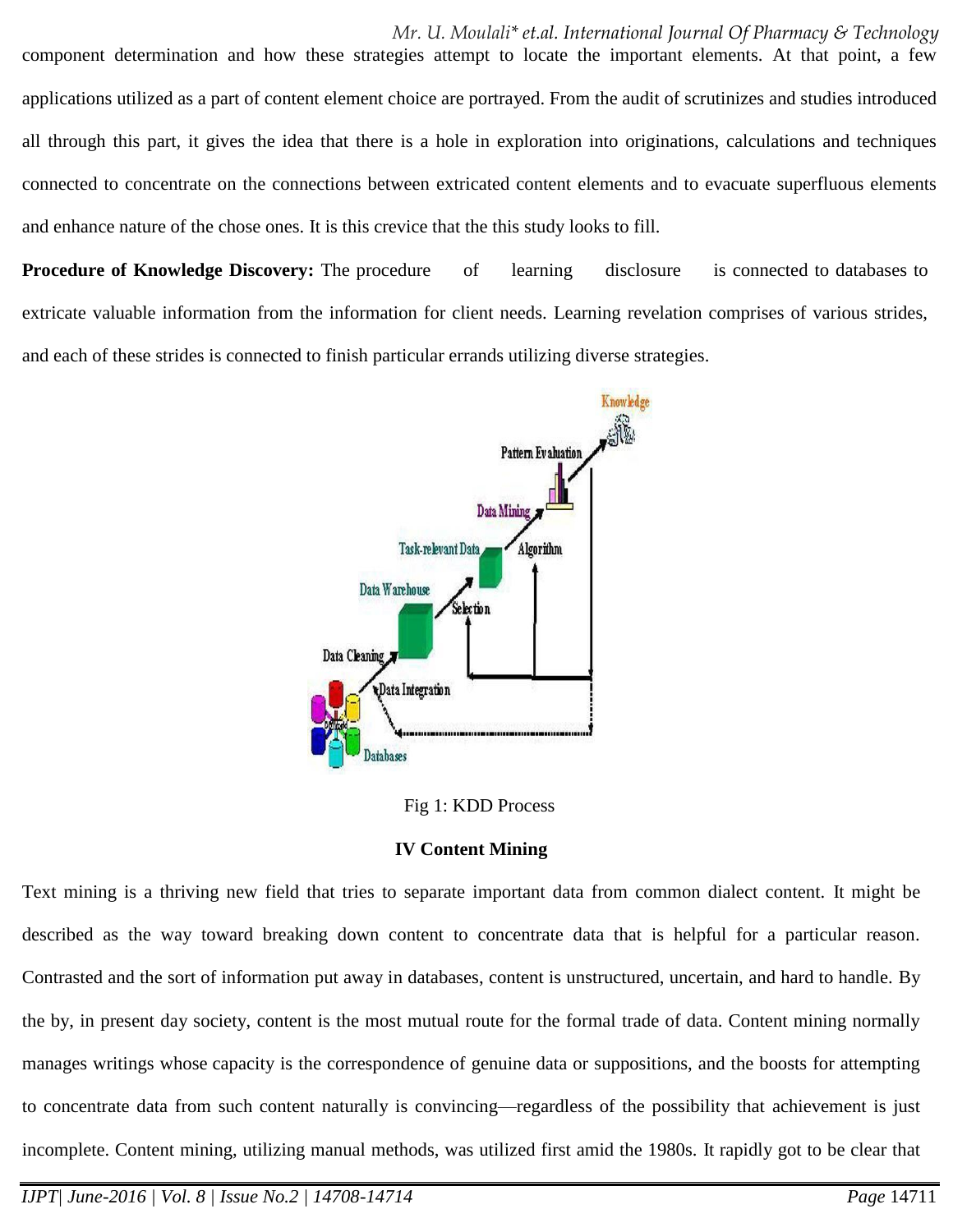these manual systems were work escalated and in this manner costly. It likewise requires an excessive amount of time to physically prepare the effectively developing amount of data. After some time there was an immense achievement in making projects to consequently prepare the data, and in the most recent couple of years there has been an awesome advancement. The investigation of content mining concerns the advancement of different numerical, factual, etymological and design acknowledgment methods which permit programmed examination of unstructured data and additionally the extraction of high caliber and important information, and to make the content in general better searchable. A content record contains characters which together shape words, which can be further, consolidated to create phrases. These are all syntactic properties that together speak to effectively characterized classes, ideas, faculties or implications. Content mining must perceive, concentrate and utilize the data. Rather than hunting down words, we can scan for semantic examples, and this is subsequently looking at a more elevated amount



Fig 2: Text Mining Process

# **V Design Co-event Matrix**

Content co-event lattices, for example, co-reference, co-word and co-join networks, can characterize ideas that happen inside the same term in content, and which give us with helpful data to comprehension the structure of records. Not all separated examples are valuable in light of the fact that removed examples typically contain boisterous examples and irregularities because of the diverse information mining form that are utilized for extricating these examples. Unmistakably there are connections between examples in records in light of their appearance in sections. The co-event lattice strategy endeavors to recognize the semantic connections between these examples and the essential connections between them. Figure 3 outlines the bearings of weighted relations between the examples, in light of the example co-event framework. The example that has more relations with different examples ought to be doled out a high weight, since it is more vital than others; for instance P1 and P4 in Figure 3.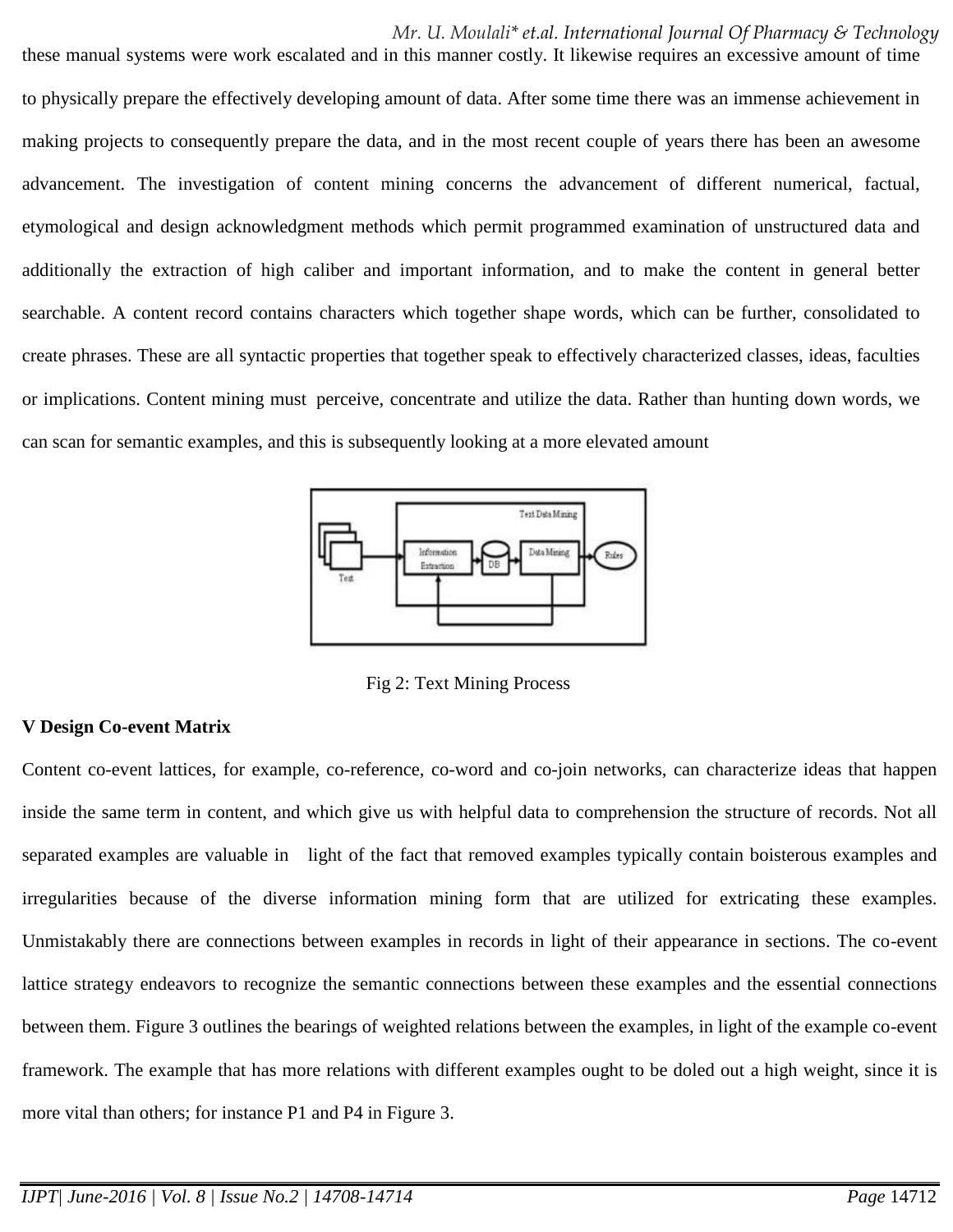

**Fig 3: Example of pattern relations based on co-occurrence matrix.**

In this study, the Pattern Co-event Matrix is found the connections between examples in a record and recognizes the vital connections between them. In this way, we can characterize the co-event framework in our exploration as a grid that is characterized over an archive to portray the co-event connection between examples.

# **VI Conclusion**

Extracting applicable components from archives to address clients' issues is a testing issue in information mining and data recovery. This issue attracts analysts to examine methods for removing highlights in light of individual client necessities. Be that as it may, large portions of these removed components experience the ill effects of low quality, commotion, irregularity, excess, and at times the normal information digging process for extraction misses a few elements. The significant exploration issue tended to by this theory is the manner by which to comprehend the connection between removed components to recover great quality elements and decrease the measure of uproarious elements separated from content reports. This study builds up a compelling learning revelation model utilizing an example based way to deal with the quest for important components. The idea of example cleaning is presented as a strategy for refining the nature of found shut successive examples in significant reports utilizing the Pattern Co- event Matrix as an example based model.

# **References:**

- 1. Fayyad, U., Piatetsky-Shapiro, G. & Smyth, P. (1996). From data mining to knowledg discovery: An Overview. In *Advances in Knowledge Discovery and Data Mining*, U. Fayyad, G. Piatetsky-Shapiro, P. Smyth, and R. Uthurusamy, eds., MIT Press, Cambridge, Mass., 1-36.
- 2. Feldman, R. & Dagan, I. (1995) Knowledge discovery in textual databases (KDT). In proceedings of the First